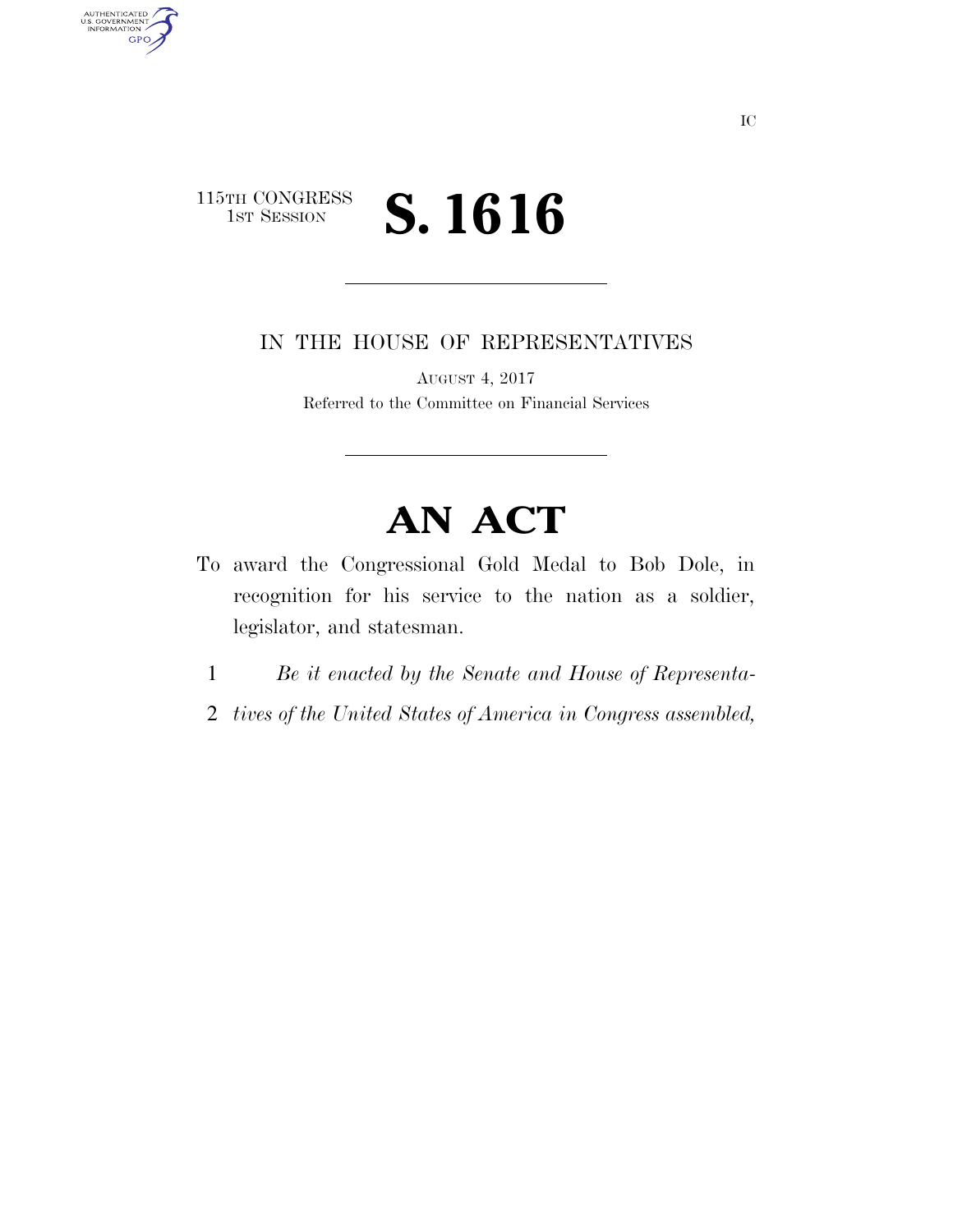#### **SECTION 1. SHORT TITLE.**

 This Act may be cited as the ''Bob Dole Congres-sional Gold Medal Act''.

#### **SEC. 2. FINDINGS.**

Congress finds the following:

 (1) Bob Dole was born on July 22, 1923, in Russell, Kansas.

 (2) Growing up during the Great Depression, Bob Dole learned the values of hard work and dis-cipline, and worked at a local drug store.

 (3) In 1941, Bob Dole enrolled at the Univer- sity of Kansas as a pre-medical student. During his time at KU he played for the basketball, football, and track teams, and joined the Kappa Sigma Fra- ternity, from which he would receive the ''Man of the Year'' award in 1970.

 (4) Bob Dole's collegiate studies were inter- rupted by WWII, and he enlisted in the United States Army. During a military offensive in Italy, he was seriously wounded while trying to save a fellow soldier. Despite his grave injuries, Dole recovered and was awarded two Purple Hearts and a Bronze Star with an Oak Cluster for his service. He also re- ceived an American Campaign Medal, a European- African-Middle Eastern Campaign Medal, and a World War II Victory Medal.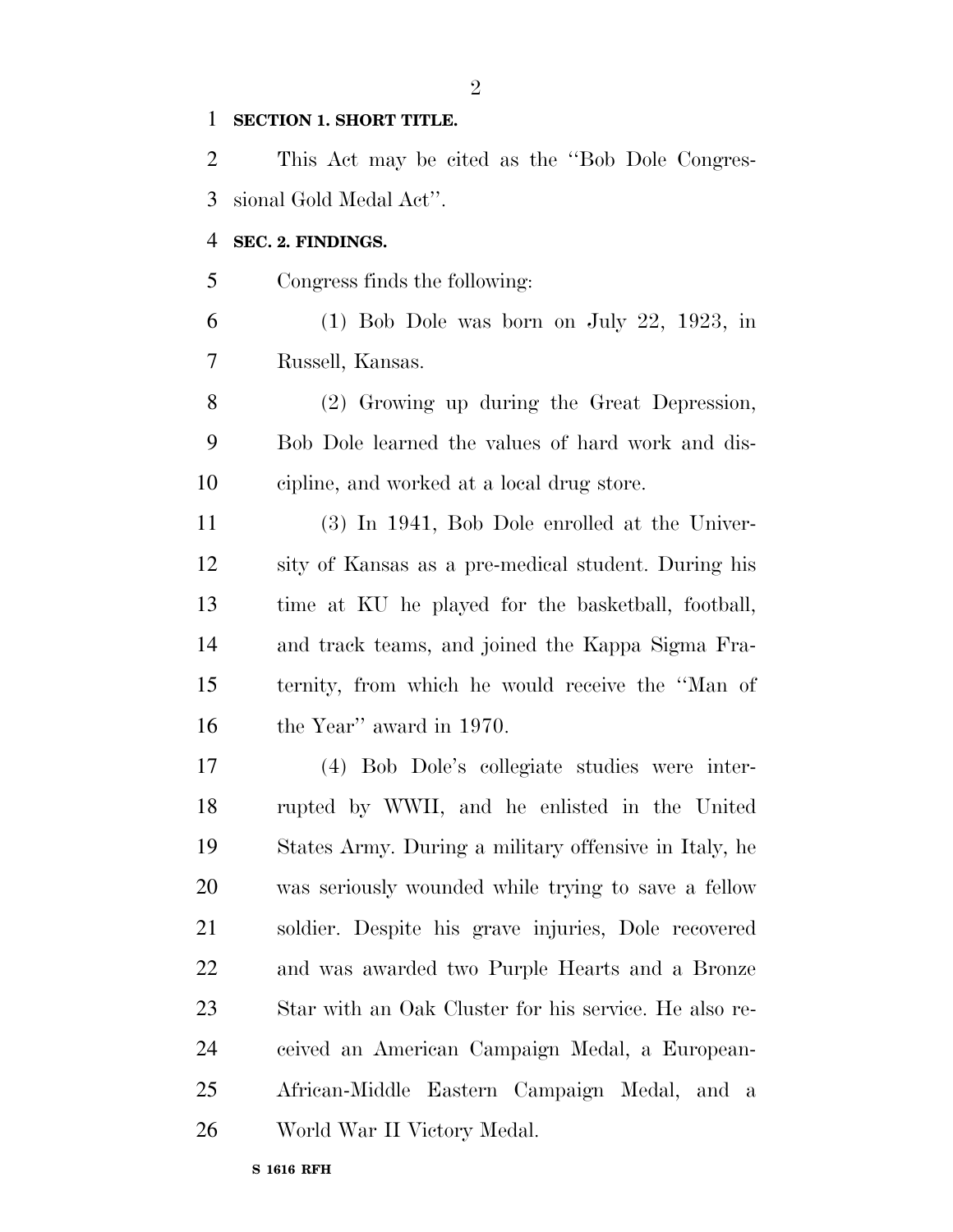Washburn University, Bob Dole was elected into the Kansas House of Representatives, serving from 1951–1953. (6) Bob Dole was elected into the U.S. House of Representatives and served two Kansas districts from 1961–1969. (7) In 1969, Bob Dole was elected into the U.S. Senate and served until 1996. Over the course of this period, he served as Chairman of the Repub-11 lican National Committee, Chairman of the Finance Committee, Senate Minority Leader, and Senate Majority Leader. (8) Bob Dole was known for his ability to work across the aisle and embrace practical bipartisanship on issues such as Social Security. (9) Bob Dole has been a life-long advocate for the disabled and was a key figure in the passing of the Americans with Disabilities Act in 1990. (10) After his appointment as Majority Leader, Bob Dole set the record as the nation's longest-serv-22 ing Republican Leader in the Senate. (11) Several Presidents of the United States have specially honored Bob Dole for his hard work

(5) While working on his law degree from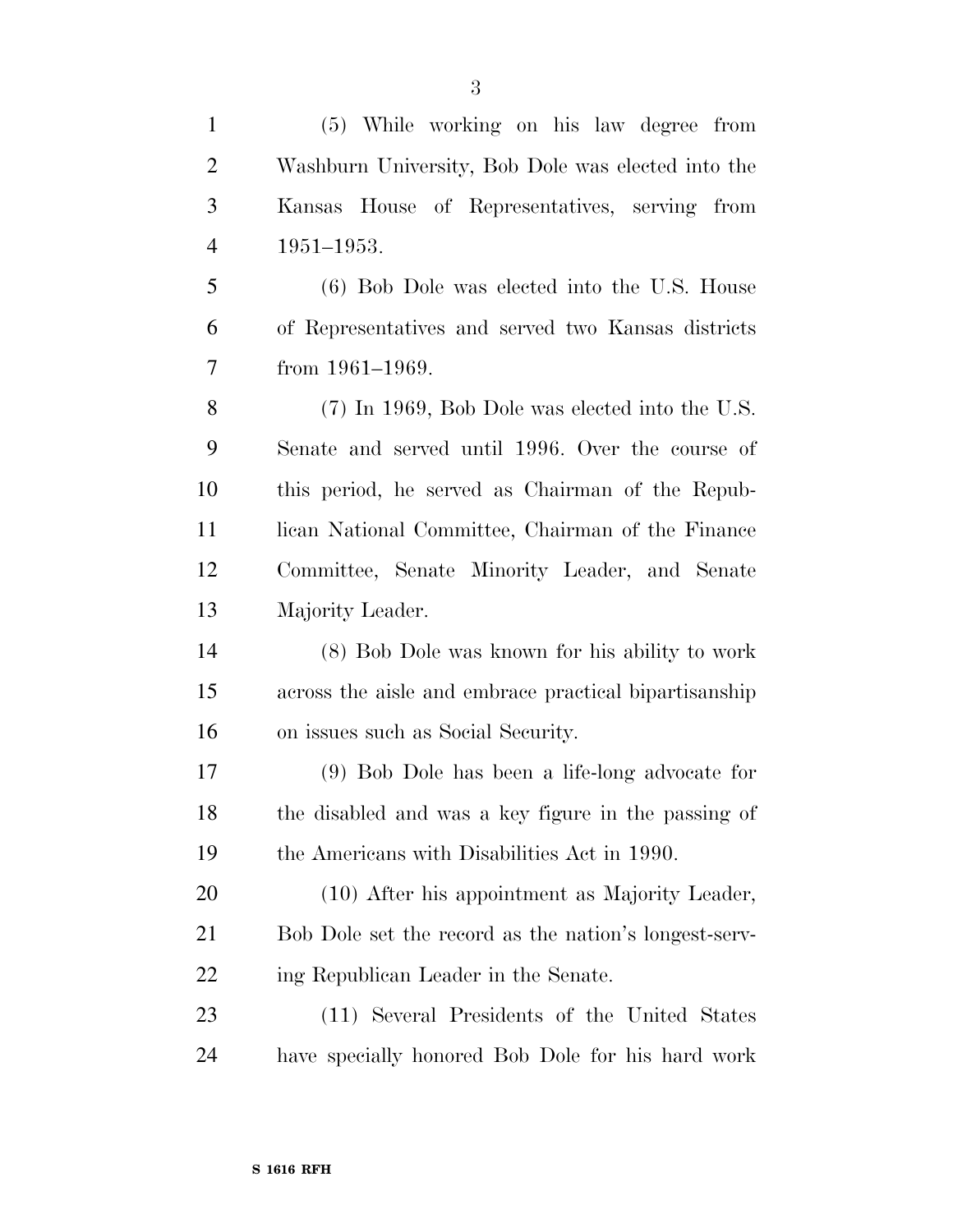and leadership in the public sector. This recognition is exemplified by the following:

 (A) President Reagan awarded Bob Dole the Presidential Citizens Medal in 1989 stating, ''Whether on the battlefield or Capitol Hill, Senator Dole has served America heroically. Senate Majority Leader during one of the most productive Congresses of recent time, he has also been a friend to veterans, farmers, and Americans from every walk of life. Bob Dole has stood for integrity, straight talk and achievement throughout his years of distin-guished public service.''.

 (B) Upon awarding Bob Dole with the Presidential Medal of Freedom in 1997, Presi- dent Clinton made the following comments, ''Son of the soil, citizen, soldier and legislator, Bob Dole understands the American people, their struggles, their triumphs and their dreams . . . In times of conflict and crisis, he has worked to keep America united and strong . . . our country is better for his courage, his deter- mination, and his willingness to go the long course to lead America.''.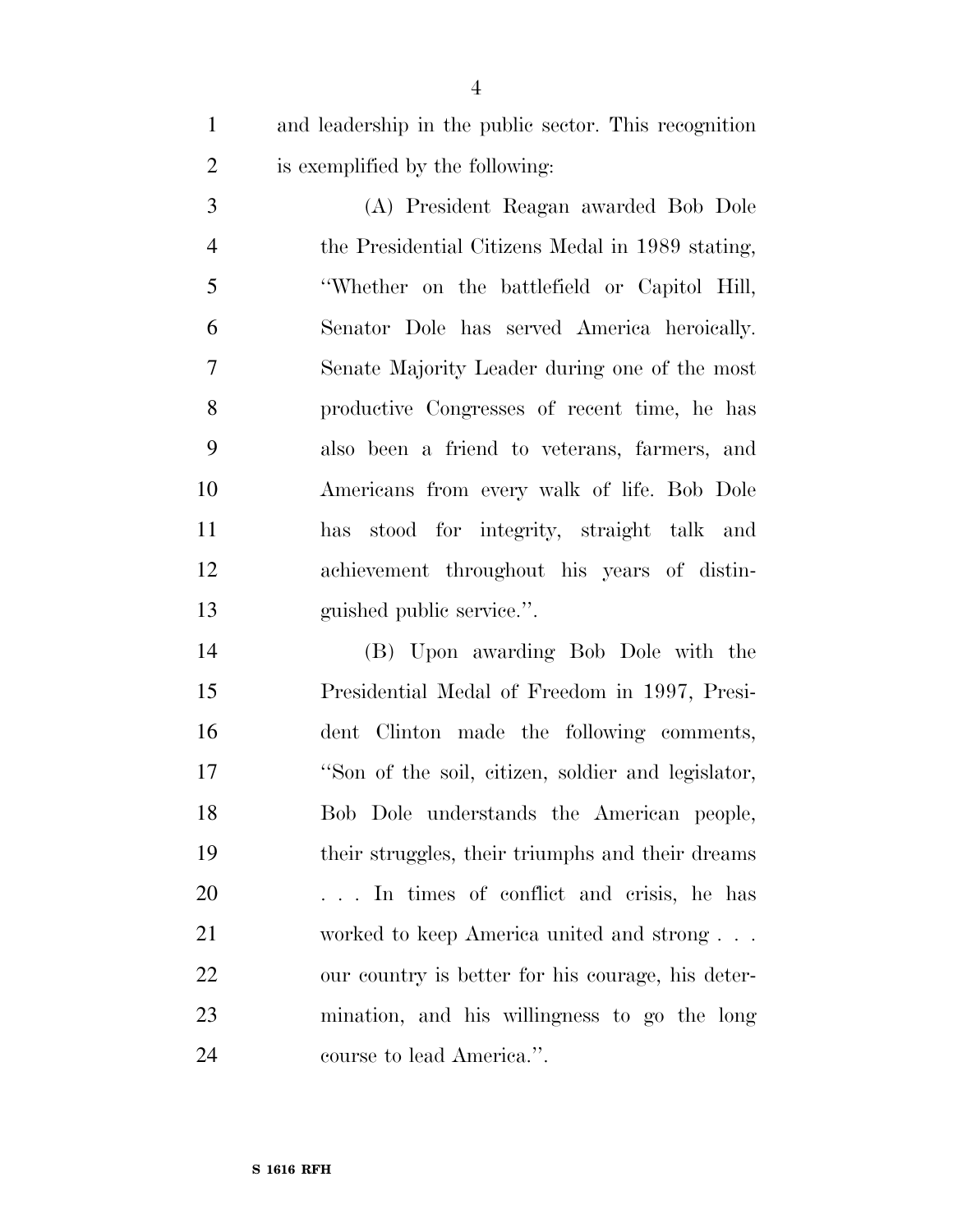| $\mathbf{1}$   | (12) After his career in public office, Bob Dole     |
|----------------|------------------------------------------------------|
| $\overline{2}$ | became an active advocate for the public good. He    |
| 3              | served as National Chairman of the World War II      |
| $\overline{4}$ | Memorial Campaign, helping raise over \$197 million  |
| 5              | to construct the National WWII Memorial, and as      |
| 6              | Co-Chair of the Families of Freedom Scholarship      |
| 7              | Fund, raising over \$120 million for the educational |
| 8              | needs of the families of victims of $9/11$ .         |
| 9              | $(13)$ From $1997-2001$ , Bob Dole served as         |
| 10             | chairman of the International Commission on Miss-    |
| 11             | ing Persons in the Former Yugoslavia.                |
| 12             | (14) In 2003, Bob Dole established The Robert        |
| 13             | J. Dole Institute of Politics at the University of   |
| 14             | Kansas to encourage bipartisanship in politics.      |
| 15             | $(15)$ Bob Dole is a strong proponent of inter-      |
| 16             | national justice and, in 2004, received the Golden   |
| 17             | Medal of Freedom from the President of Kosovo for    |
| 18             | his support of democracy and freedom in Kosovo.      |
| 19             | (16) In 2007, President George W. Bush ap-           |
| 20             | pointed Bob Dole to co-chair the President's Com-    |
| 21             | mission on Care for America's Returning Wounded      |
| 22             | Warriors, which inspected the system of medical      |
| 23             | care received by U.S. soldiers returning from Iraq   |
| 24             | and Afghanistan.                                     |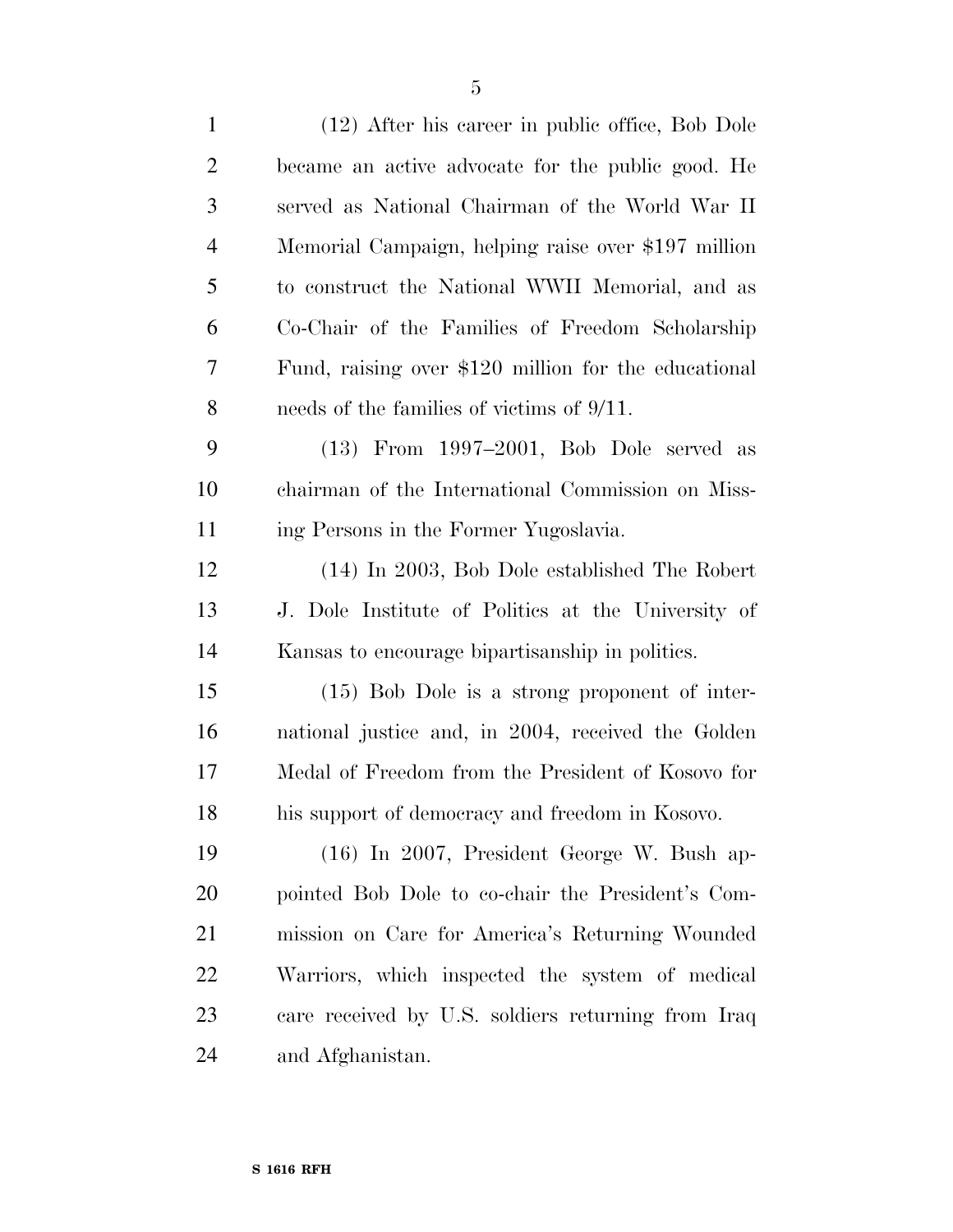| $\mathbf{1}$   | (17) Bob Dole was the co-creator of the McGov-        |
|----------------|-------------------------------------------------------|
| $\overline{2}$ | International Food for Education<br>ern-Dole<br>and   |
| 3              | Child Nutrition Program, helping combat child hun-    |
| $\overline{4}$ | ger and poverty. In 2008, he was co-awarded the       |
| 5              | World Food Prize for his work with this organiza-     |
| 6              | tion.                                                 |
| 7              | (18) Bob Dole is co-founder of the Bipartisan         |
| 8              | Policy Center which works to develop policies suit-   |
| 9              | able for bipartisan support.                          |
| 10             | (19) Bob Dole is a strong advocate for vet-           |
| 11             | erans, having volunteered on a weekly basis for more  |
| 12             | than a decade on behalf of the Honor Flight Net-      |
| 13             | work.                                                 |
| 14             | (20) Bob Dole serves as Finance Chairman of           |
| 15             | the Campaign for the National Eisenhower Memo-        |
| 16             | rial, leading the private fundraising effort to memo- |
| 17             | rialize President Dwight D. Eisenhower in Wash-       |
| 18             | ington, DC.                                           |
| 19             | (21) Bob Dole was acknowledged by many or-            |
| <b>20</b>      | ganizations for his achievements both inside and      |
| 21             | outside of politics, including being awarded the      |
| 22             | "U.S. Senator John Heinz Award for Outstanding        |
| 23             | Public Service By An Elected Official", the Gold      |
| 24             | Good Citizenship Award, the American Patriot          |
| 25             | Award, the Survivor's Gratitude Award, the U.S.       |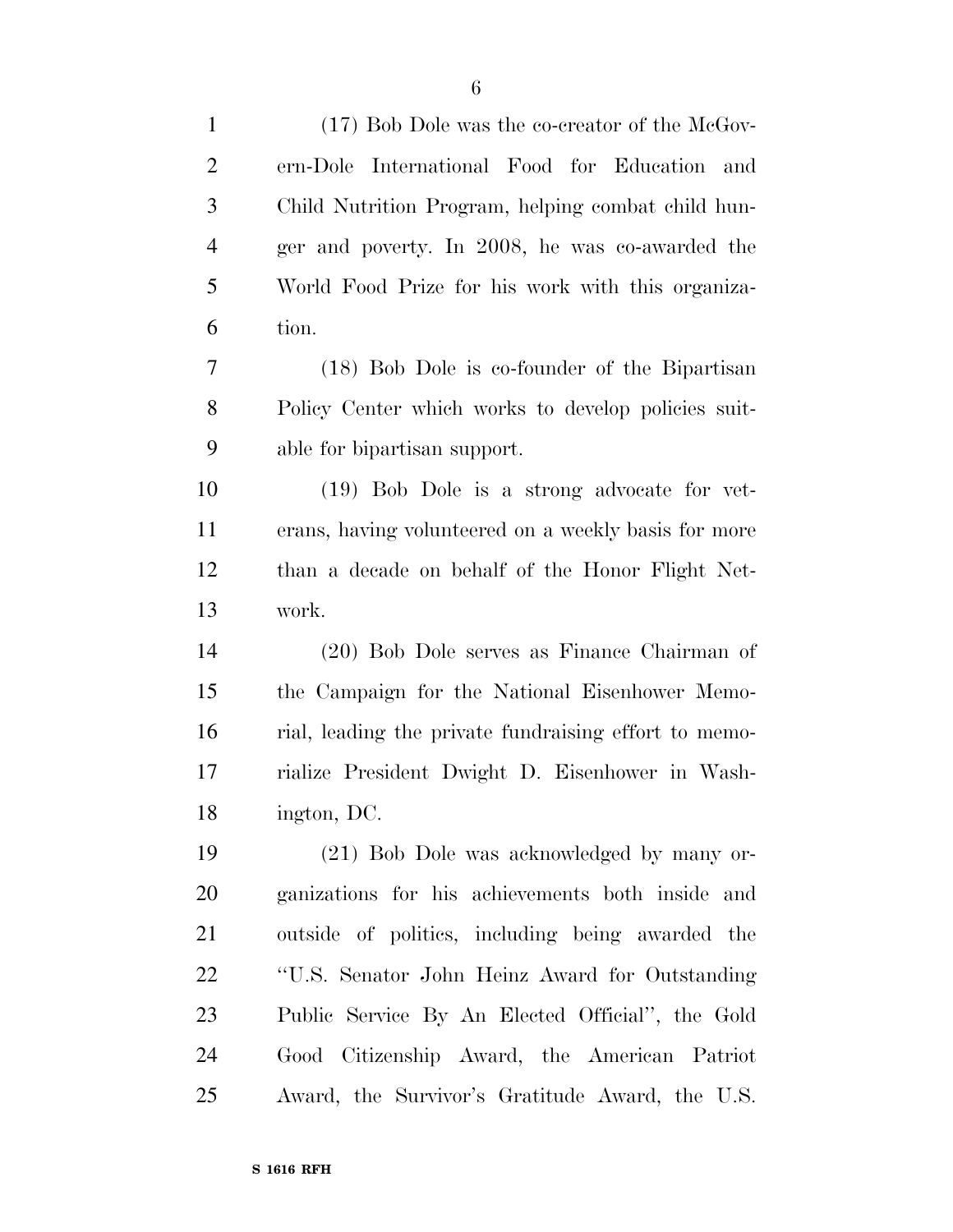Association of Former Member of Congress Distin- guished Service Award, a Distinguished Service Medal, the French Legion of Honor medal, the Ho- ratio Alger Award, the U.S. Defense Department's Distinguished Public Service Award, the National Collegiate Athletic Association's Teddy Roosevelt Award, the Albert Schweitzer Medal ''for out- standing contributions to animal welfare'', the 2004 Sylvanus Thayer Award, and honorary degrees from the University of Kansas, Fort Hays State Univer- sity, and the University of New Hampshire School of Law.

 (22) Throughout his life-long service to our country, Bob Dole has embodied the American spirit of leadership and determination, and serves as one of the most prolific role models both in and outside of politics.

#### **SEC. 3. CONGRESSIONAL GOLD MEDAL.**

 (a) AWARD AUTHORIZED.—The Speaker of the House of Representatives and the President pro tempore of the Senate shall make appropriate arrangements for the award, on behalf of Congress, of a gold medal of appro- priate design to Bob Dole, in recognition for his service to the nation as a soldier, legislator, and statesman.